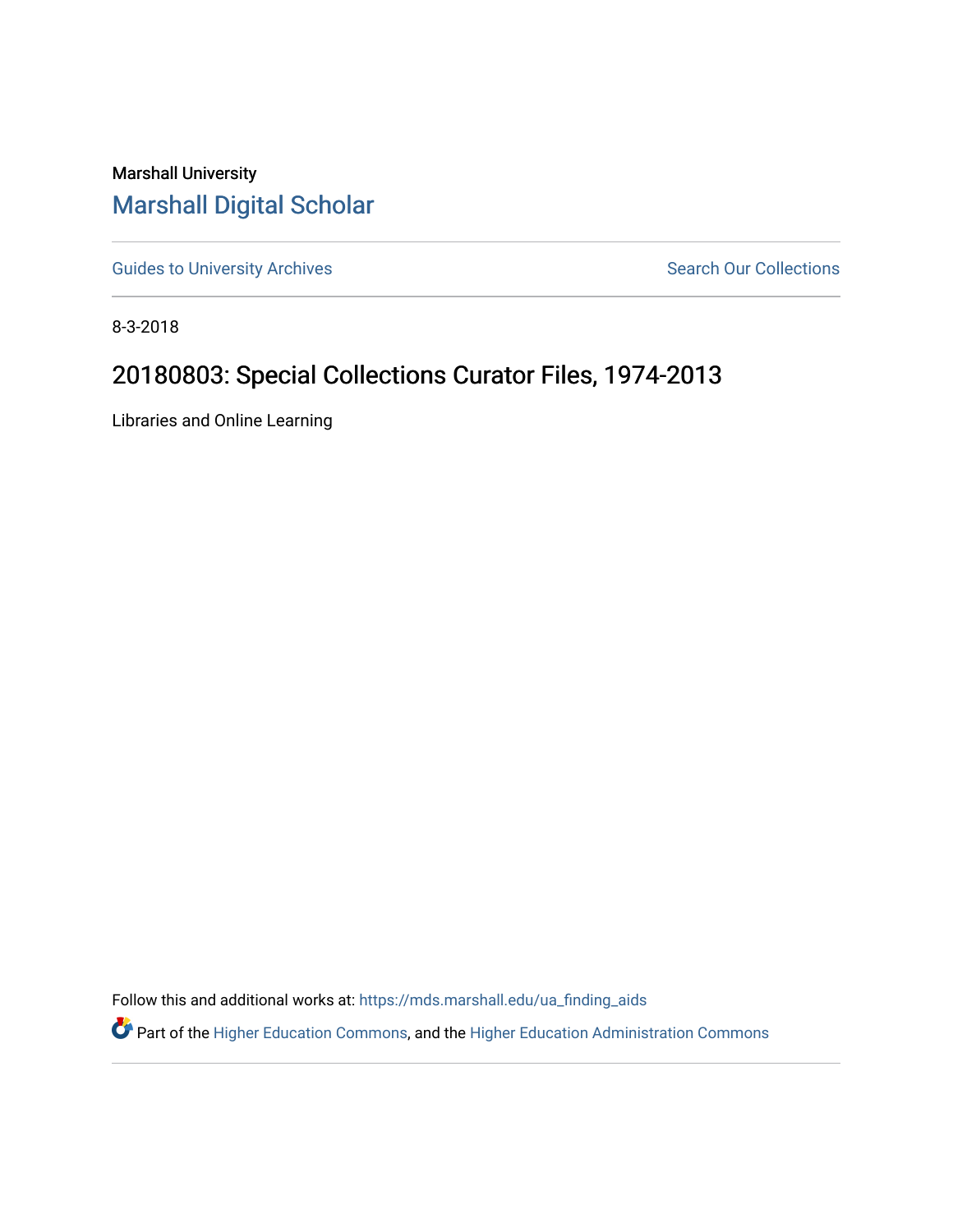## **MARSHALL UNIVERSITY ARCHIVES**

## **INVENTORY**

| <b>Collection Name</b>    | Special Collections Curator Files (Lisle Brown) |
|---------------------------|-------------------------------------------------|
| <b>Record Group</b>       |                                                 |
| <b>Date Received</b>      | Aug. 3, 2018                                    |
| <b>Accession #</b>        | 20180803                                        |
| Processed by              | Payton Salmons, Sept 2021                       |
| <b>Date Range</b>         | 1974-2013                                       |
| <b>Extent (cubic ft.)</b> | 0.5 cubic Ft.                                   |

| <b>Box #1</b><br>of 1 | <b>Description</b>                                                                           |
|-----------------------|----------------------------------------------------------------------------------------------|
|                       | Marshall University Institutional Plan for an Interactive, Multicultural, Pluralistic Campus |
|                       | Community by The President's Commission on Multiculturalism Dec. 7, 1990 (2)                 |
|                       | Marshall University Faculty Senate Standing Faculty Committees Membership Book 1999-<br>2000 |
|                       | <b>Marshall University Catalogues</b>                                                        |
|                       | <b>Marshall University Newsletters</b>                                                       |
|                       | Scott, Addison M. Papers                                                                     |
|                       | <b>Starr, Blaze SC-Donations</b>                                                             |
|                       | Brisbon, Lansing Jr. Sc-Donations                                                            |
|                       | Johnson, Patricia Diary Donations                                                            |
|                       | Jones, William W. Blennerassett & Related Works Donation                                     |
|                       | Oral History Gift & Release Statements, Archive Statement                                    |
|                       | Warner Brothers-"We Are Marshall" Forms and Papers                                           |
|                       | Brown, Campbell SC-Donations                                                                 |
|                       | Old Main Notes and Layout                                                                    |
|                       | Morrow Stacks Blueprints and Information                                                     |
|                       | Hill, George J. SC-Leprosy Papers and Donation                                               |
|                       | Marshall University President's SC-Papers                                                    |
|                       | Huntington Photographers SC-Papers                                                           |
|                       | <b>Bryon Morris Collection</b>                                                               |
|                       | Gardner, Lucy SC-Painting Donation                                                           |
|                       | Camp Washington Carver SC-Papers                                                             |
|                       | Lyell, Clay SC-Donations                                                                     |
|                       | Burnside, Don G. SC-Papers                                                                   |
|                       | Odell, Ruth & Bill SC-Donation                                                               |
|                       | Campbell, William A. SC-Donation                                                             |
|                       | Marshall Early Years Donor Recognition                                                       |
|                       | Thesis, Robin D. Moore SC-Donation                                                           |
|                       | Deed of Gift & Release Papers                                                                |
|                       | Misc. Files-Memorandum, Press Release Records                                                |